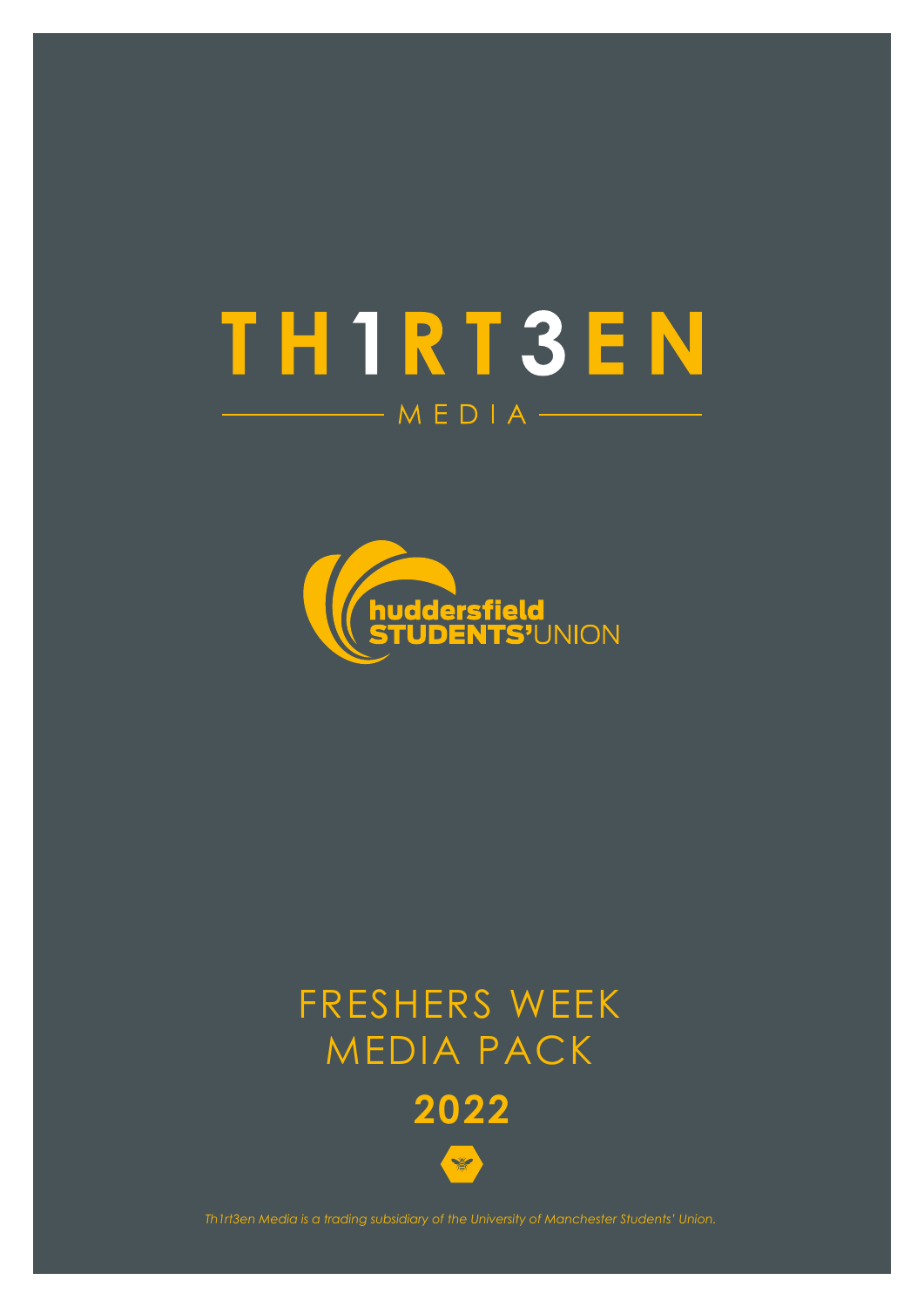

# **INTRO**

# WHY HUDDERSFI3LD

Huddersfield Students' Union is located at the heart of the campus offering a wide range of services and opportunities to its 20,000 students.

Every year Huddersfield Students' Union are responsible for the planning and delivery of welcome events including the Fresher's' Fair which is the most prominent daytime event of the entire week.

Spread over two full days and held in the University Sports Hall at the heart of campus, the Freshers' Fair attracts over 6,000 visitors with this years event set to be bigger and better. After a challenging year for businesses, we're keen to accommodate and support local organisations.

As the media owner they are able to offer a range of marketing channels all of which offer your company/brand the ideal opportunity to engage and build lasting relationships with a group of people who represent a major factor in the success of many companies due to their immense spending power and potential brand loyalty.

**Paul Parkes** Media Sales Manager Thirteen Media

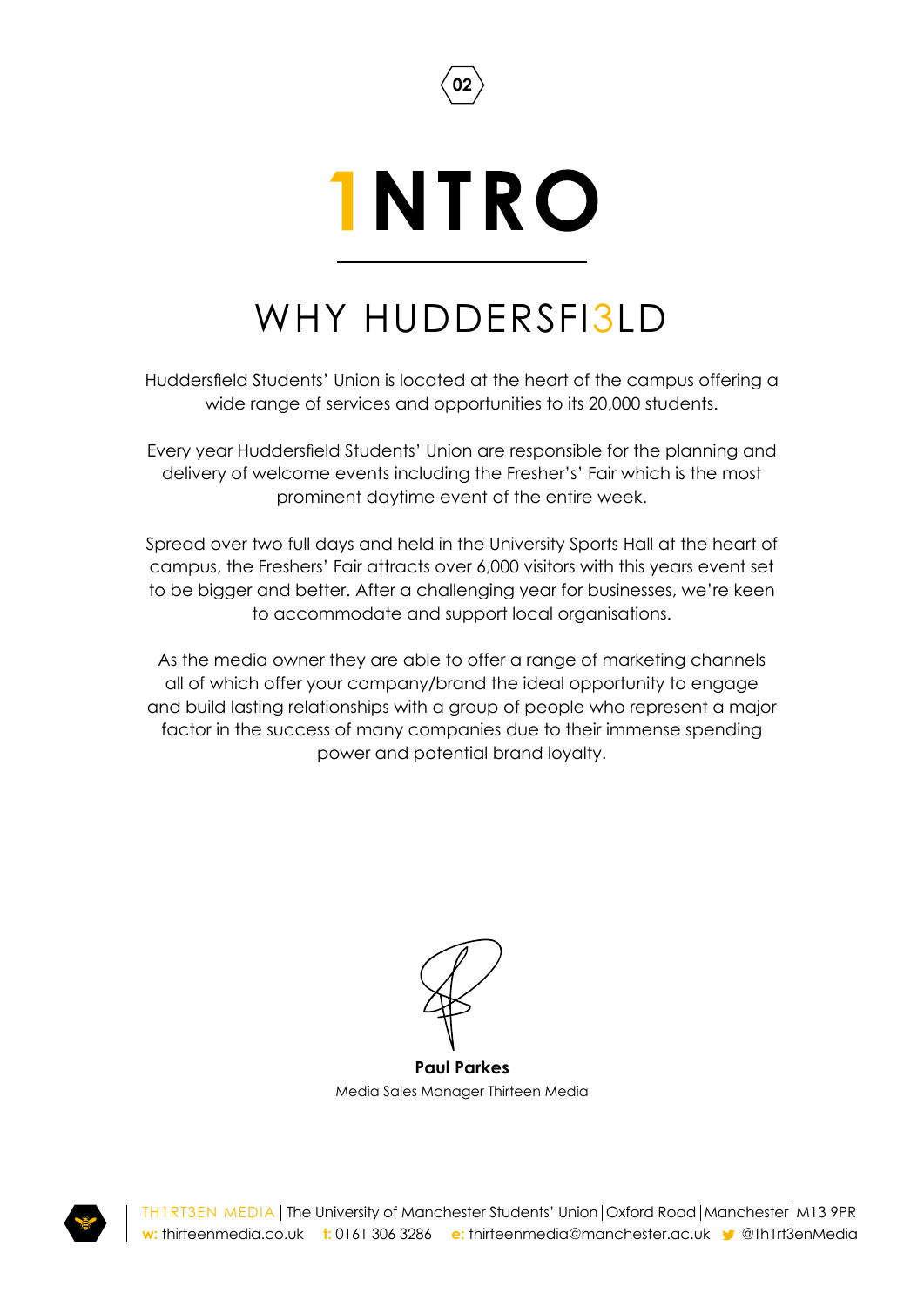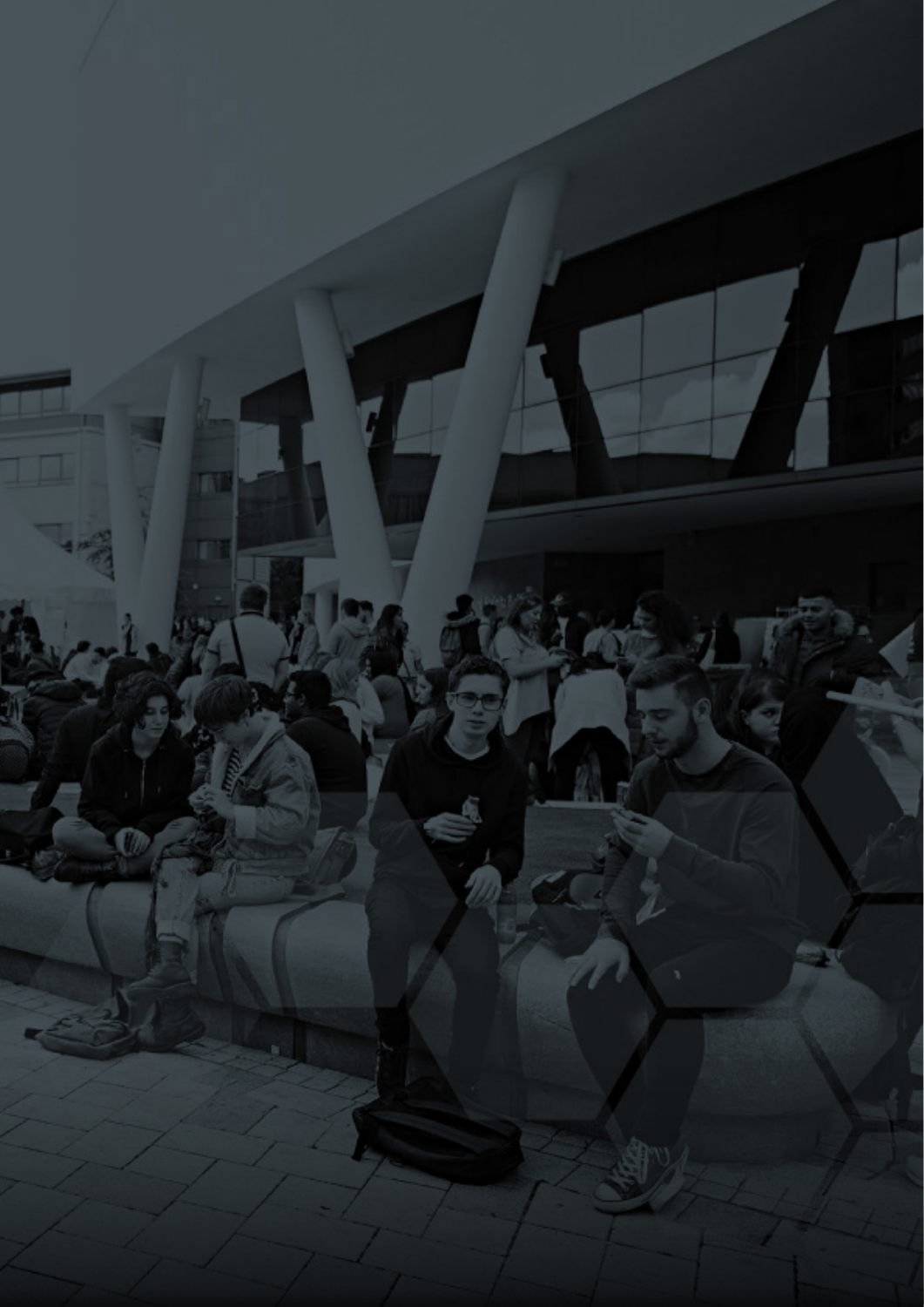

# **FRESHERS WELCOME FAIR**

## MONDAY 19 & TUESDAY 20 SEPTEMBER

#### **INDOOR**

**2m x 1m**

This takes place in the University Sports Hall located at the heart of the campus. The fair is made up of approximately 120 stands which are a mixture of sports teams, student societies and commercial brands all of which compliment each other making the fair a "must visit" for both new and returning students.

#### **INDOOR STANDARD**

#### **£650.00 ONE DAY / £1000.00 TWO DAYS**

#### **INDOOR PREMIUM**

 **4m x 2m £1000.00 ONE DAY / £1600.00 TWO DAYS**

## WEDNESDAY 21, THURSDAY 22 & FRIDAY 23 SEPTEMBER

We are able to offer bespoke packages in high footfall areas of campus that compliment the Freshers' Week events programme. Prices available upon request

*Bespoke local business packages available upon request.*

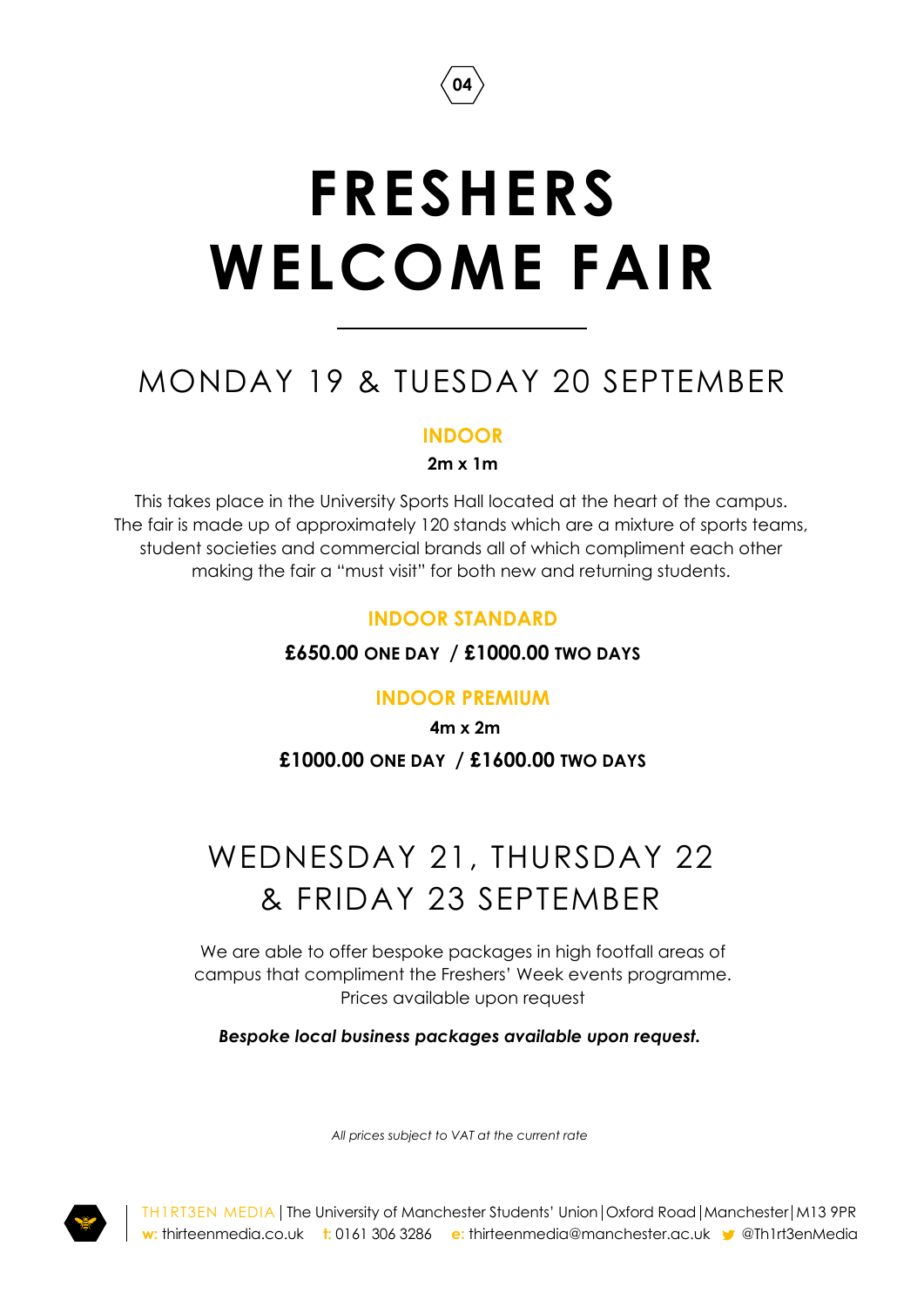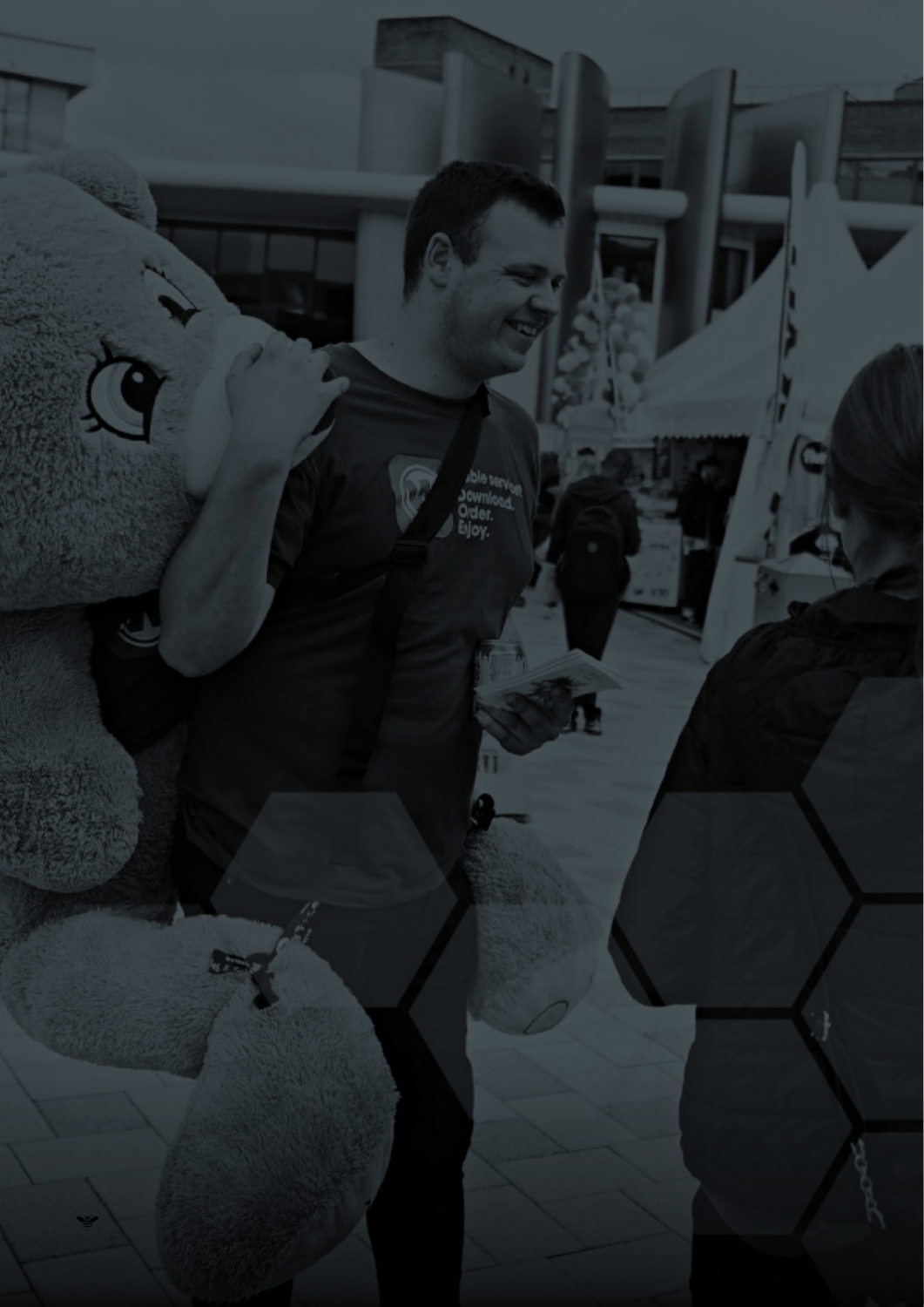

# **FRESHERS' MARKETING**

## FRESHERS' GOODY BAGS

Full of products, freebies and information, 4,000 Goody Bags provide an effective method of delivering leaflets and samples into student hands. The bags are distributed across campus.

#### **LEAFLET / VOUCHER / FLYER - £300.00 SAMPLE - £200.00**

#### **Freshers Goodie Bag Sponsorship**

Printed one side in one colour on 4,000 bags distributed at Freshers Fair and across campus.

**4,000 BAGS - £1000.00** 

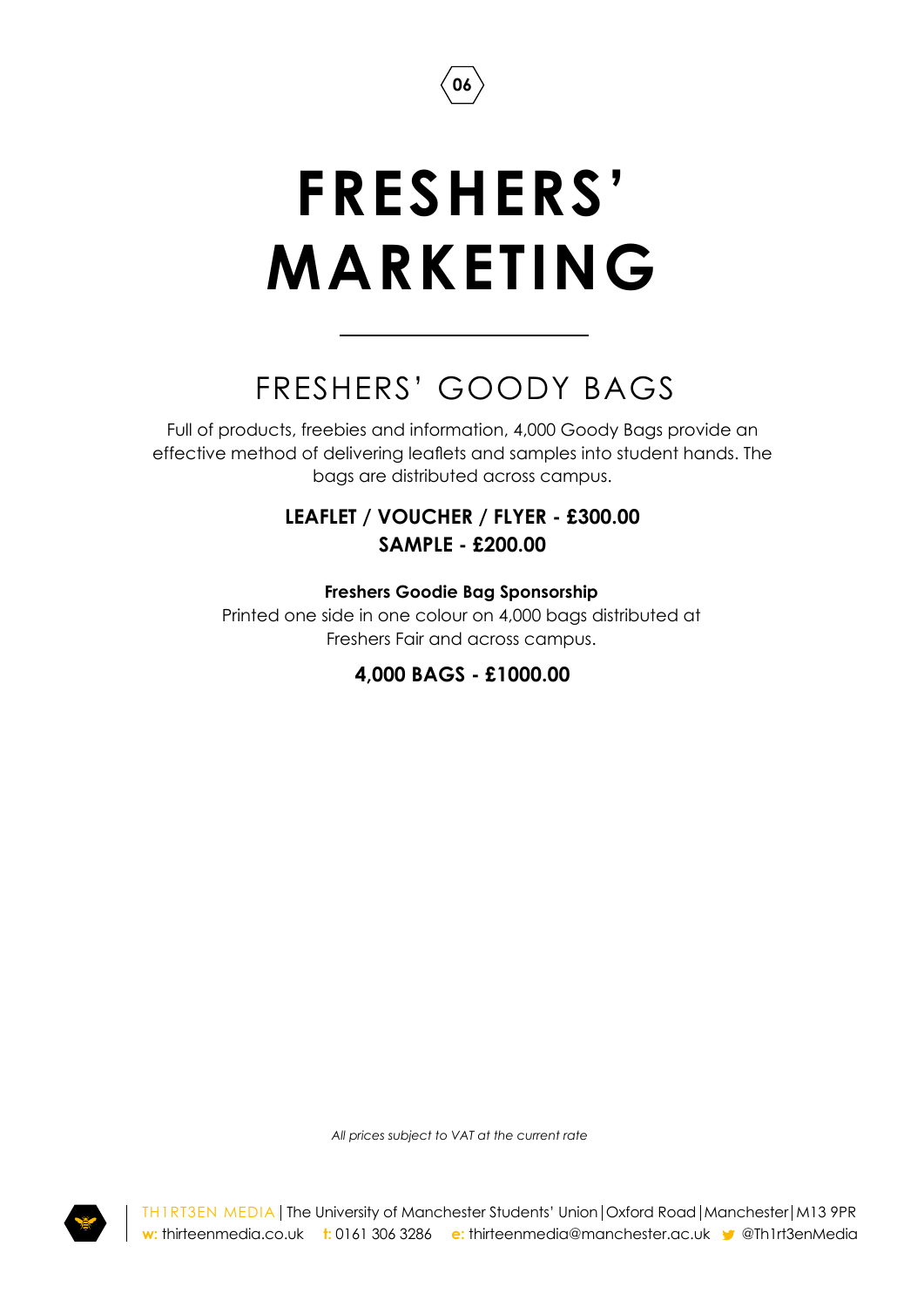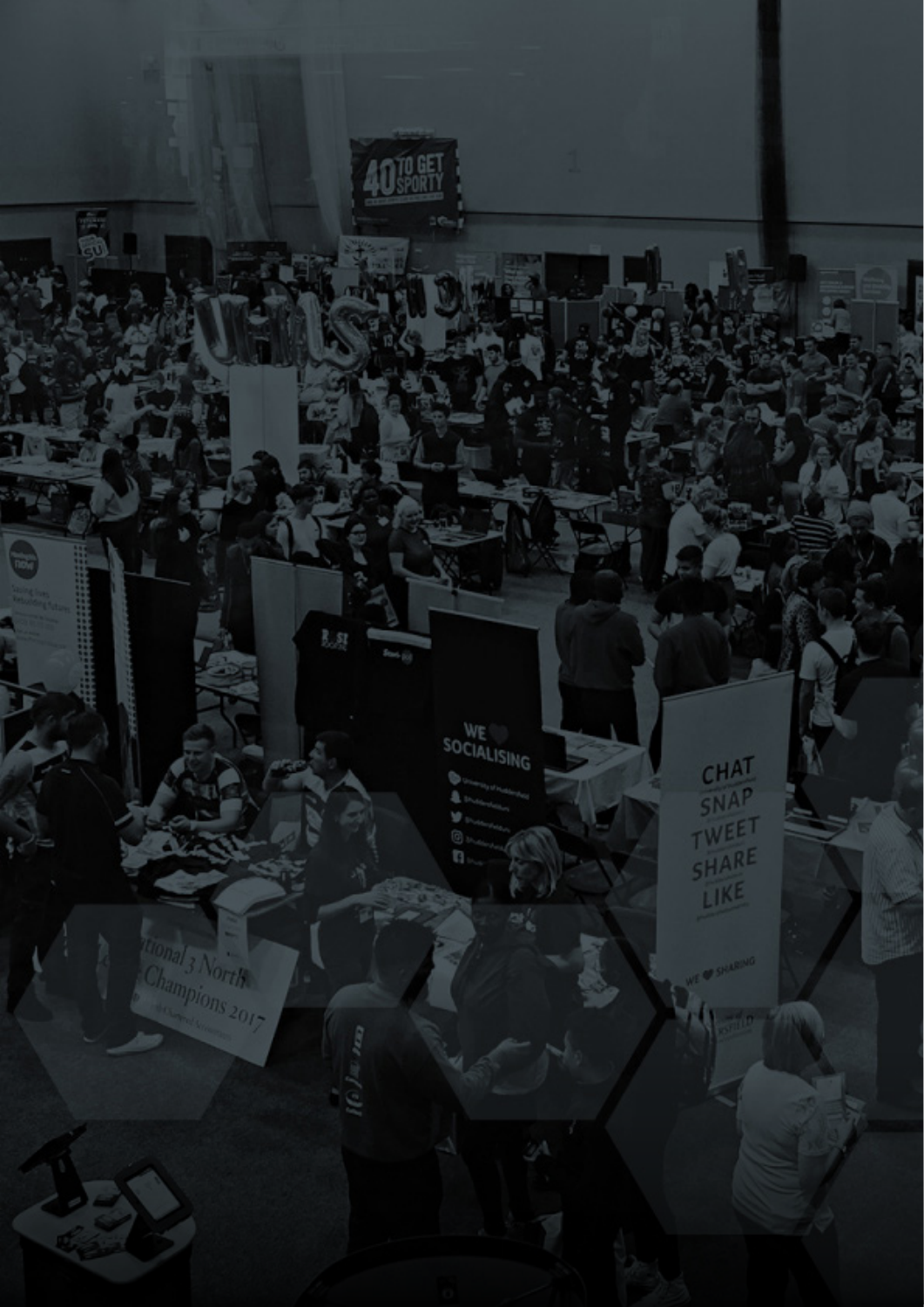# **ON CAMPUS DISPLAY ADVERTISING**

**08**

## D1GITAL SCR3ENS

Over the last two years digital advertising has seen massive growth as a cost effective way to give you direct access to your target audience.

We have 3 x 43" HD screens positioned in high footfall area throughout the building giving your company/brand maximum exposure.

Your advert will show for 10 seconds every minute.

#### **3 SCREENS - £300.00 PER TWO WEEKS**

## WEB BANNER

hudsu.unioncloud.org is the official Students' Union website and advertising on our homepage will mean that your message is seen by an average 150,000 of potential customers per month.

#### huddersfield.su

**FOUR WEEKS - £350.00 ONE TERM - £1250.00 / ACADEMIC YEAR - £3000**

### SOCIAL MEDIA

A post published on our engaged and dedicated social media feeds. We can offer posts on our Instagram, Facebook or Twitter feeds.

#### **£100.00 PER POST**

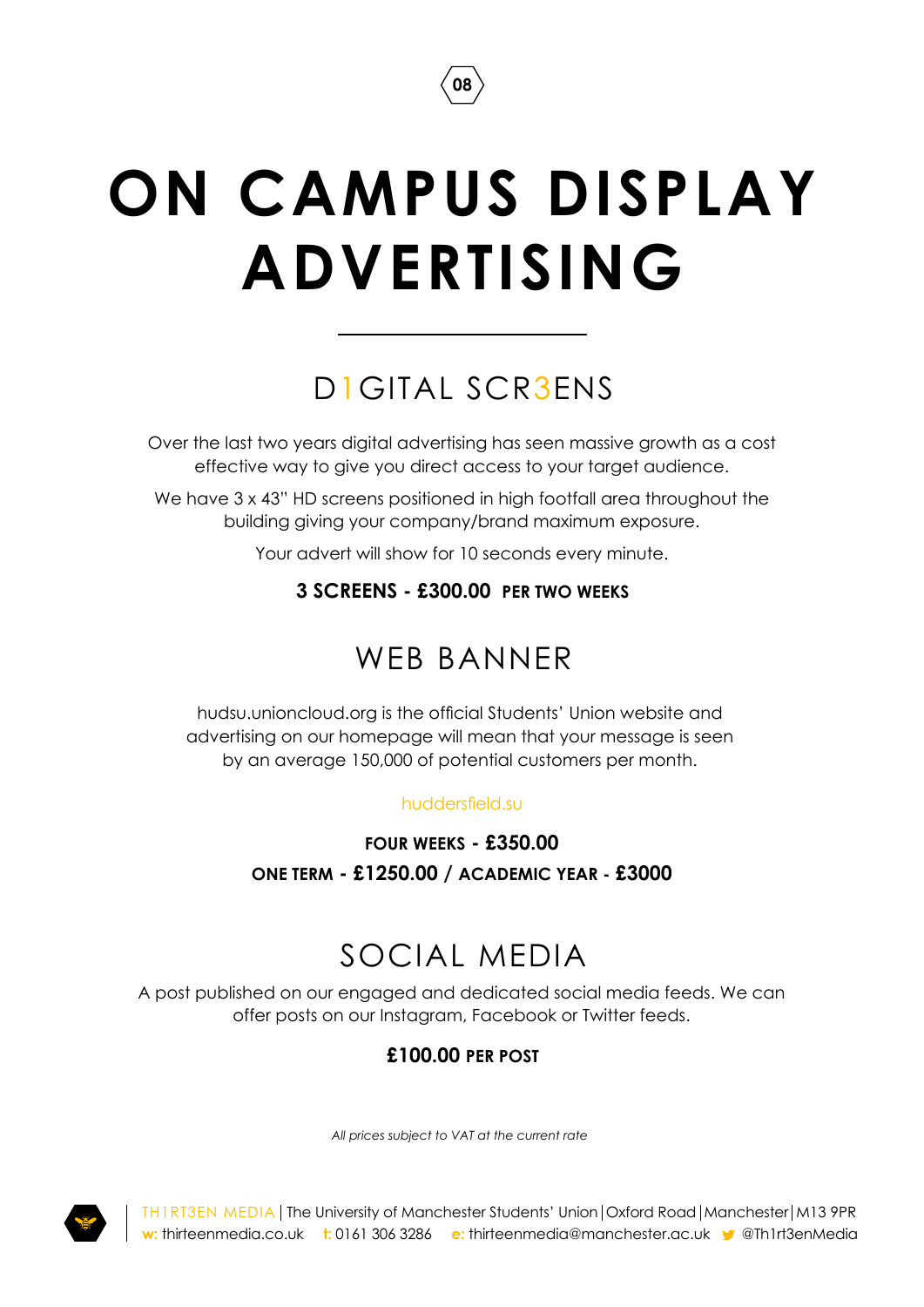# Student Central

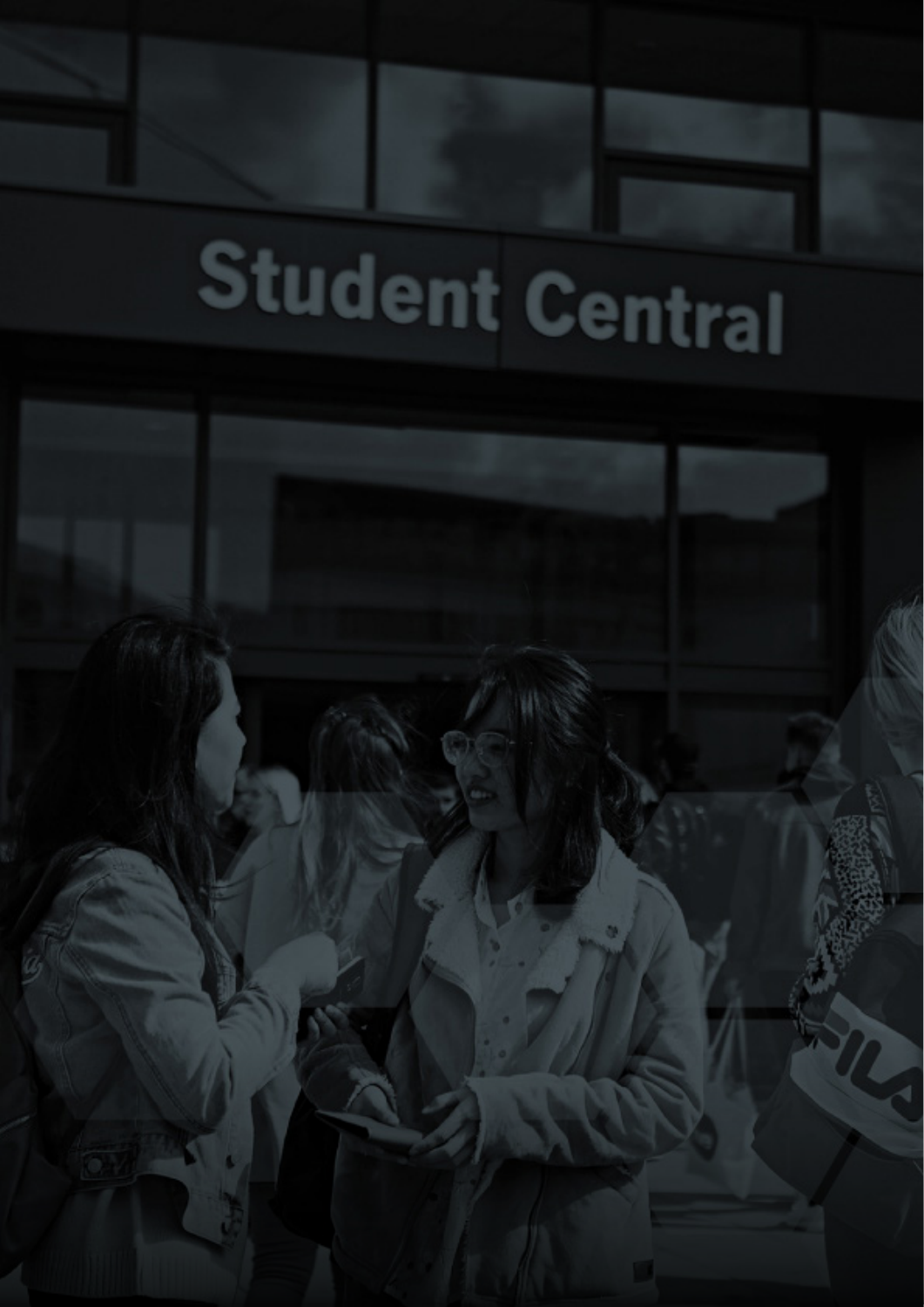# **ON CAMPUS DISPLAY ADVERTISING**

**10**

## MARKETING BY EMAIL

Our weekly emails are a great way to ensure that you broadcast a direct message to approximately 22,000 students. The content is sent out via a modern professionally branded HTML communication so by integrating your offer into these you can certain that your content will look great no matter what device is used by our students.

#### **£500.00 PER SEND**

# POSTERS

Poster sites are an excellent marketing channel with all of our sites positioned in high footfall areas including male and female washrooms on our unique floor in Student Central.

**A1 PORTRAIT POSTERS x 4 - £200.00 PER 2 WEEKS A3 PORTRAIT POSTERS x 5 - £100.00 PER 2 WEEKS A4 PORTRAIT POSTERS x 10 - £120.00 PER 2 WEEKS**

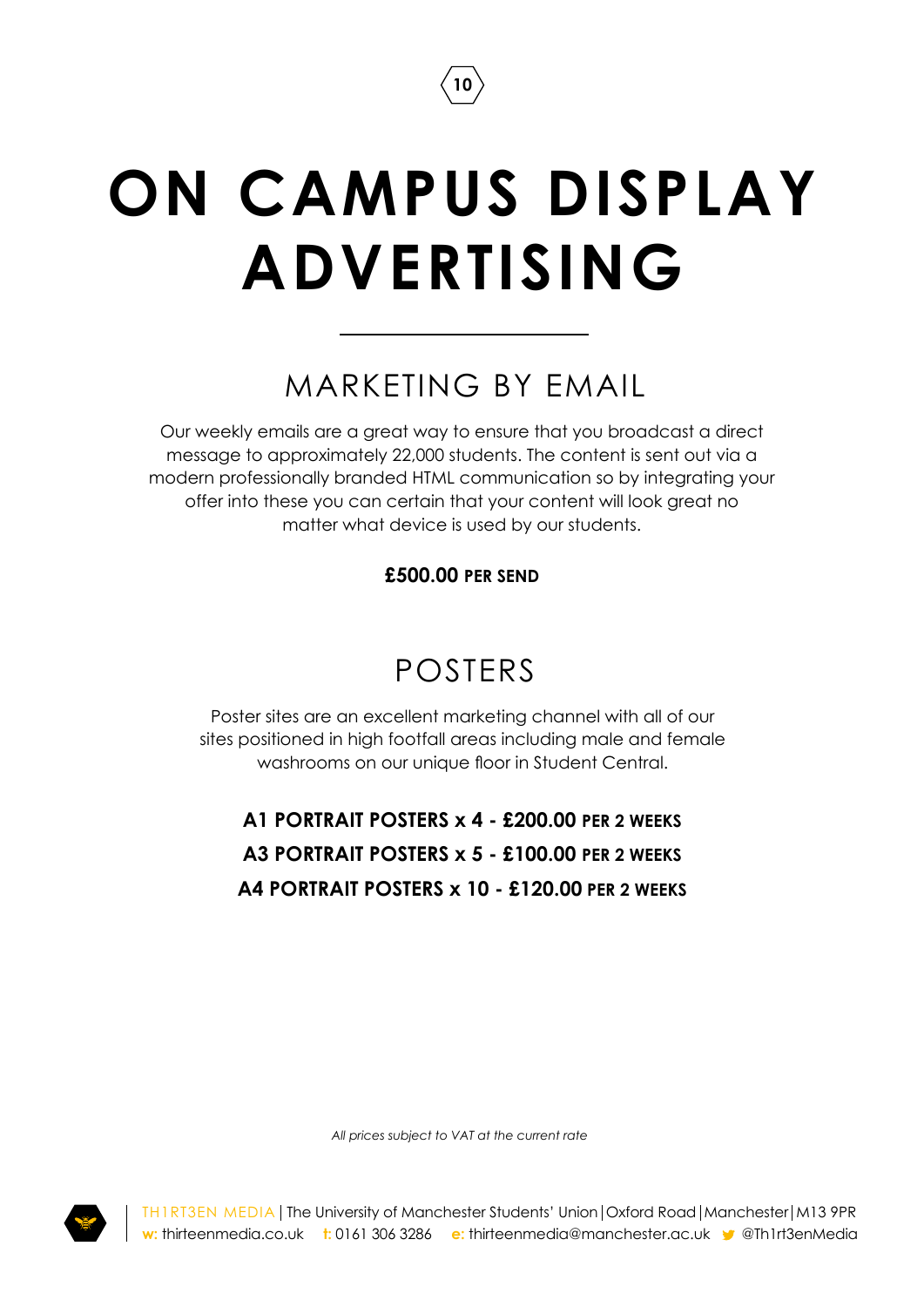